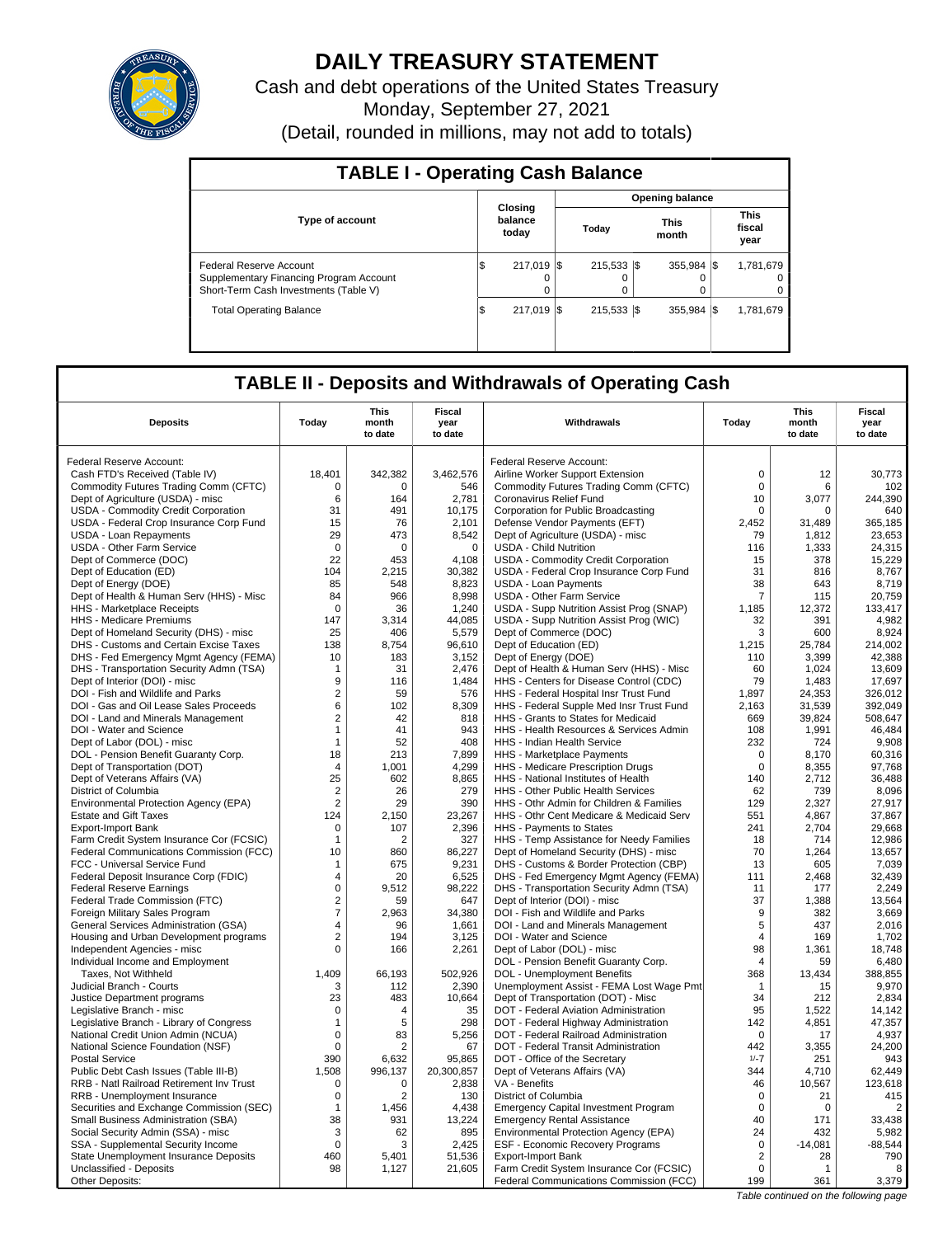| <b>TABLE II cont. - Deposits and Withdrawals of Operating Cash</b>     |              |                                 |                                                  |                                                                             |                |                                   |                                  |  |  |  |
|------------------------------------------------------------------------|--------------|---------------------------------|--------------------------------------------------|-----------------------------------------------------------------------------|----------------|-----------------------------------|----------------------------------|--|--|--|
| <b>Deposits</b>                                                        | Today        | <b>This</b><br>month<br>to date | <b>Fiscal</b><br>year<br>to date                 | Withdrawals                                                                 | Today          | <b>This</b><br>month<br>to date   | <b>Fiscal</b><br>year<br>to date |  |  |  |
| Federal Housing Admin: Note Sales                                      | 52           | 1,537                           | 21.179                                           | FCC - Universal Service Fund                                                | 18             | 279                               | 8.264                            |  |  |  |
| Thrift Savings Plan Transfer                                           | 644          | 2,977                           | 47,168                                           | Federal Deposit Insurance Corp (FDIC)                                       | $\overline{4}$ | 42                                | 880                              |  |  |  |
|                                                                        |              |                                 |                                                  | Federal Employees Insurance Payments                                        | 239            | 6,782                             | 88,770                           |  |  |  |
|                                                                        |              |                                 |                                                  | Federal Salaries (EFT)                                                      | 120            | 15,977                            | 205,291                          |  |  |  |
|                                                                        |              |                                 |                                                  | Federal Trade Commission (FTC)                                              | $\mathbf{1}$   | 17                                | 546                              |  |  |  |
|                                                                        |              |                                 |                                                  | General Services Administration (GSA)                                       | 136            | 2.084                             | 26,925                           |  |  |  |
|                                                                        |              |                                 |                                                  | Housing and Urban Development programs                                      | 153            | 5,917                             | 72,211                           |  |  |  |
|                                                                        |              |                                 |                                                  | Independent Agencies - misc                                                 | 14             | 319                               | 3,908                            |  |  |  |
|                                                                        |              |                                 |                                                  | <b>Interest on Treasury Securities</b>                                      | $\Omega$       | 1,364                             | 287,012                          |  |  |  |
|                                                                        |              |                                 |                                                  | IRS - Advanced Child Tax Credit (EFT)                                       | $\mathbf 0$    | 13,448                            | 38,014                           |  |  |  |
|                                                                        |              |                                 |                                                  | IRS - Economic Impact Payments (EFT)                                        | $\mathbf 0$    | 1,250                             | 443,931                          |  |  |  |
|                                                                        |              |                                 |                                                  | IRS Tax Refunds Business (EFT)                                              | 631            | 1,909                             | 30,326                           |  |  |  |
|                                                                        |              |                                 |                                                  | IRS Tax Refunds Individual (EFT)                                            | 87             | 7,844                             | 340,778                          |  |  |  |
|                                                                        |              |                                 |                                                  | Judicial Branch - Courts                                                    | 9              | 104                               | 2,074                            |  |  |  |
|                                                                        |              |                                 |                                                  | Justice Department programs                                                 | 72             | 2,136                             | 21,567                           |  |  |  |
|                                                                        |              |                                 |                                                  |                                                                             | 3              | 88                                | 1,230                            |  |  |  |
|                                                                        |              |                                 |                                                  | Legislative Branch - misc                                                   | 2              |                                   | 694                              |  |  |  |
|                                                                        |              |                                 |                                                  | Legislative Branch - Library of Congress                                    |                | 19                                |                                  |  |  |  |
|                                                                        |              |                                 |                                                  | <b>NASA</b>                                                                 | 109            | 1,514                             | 19,923                           |  |  |  |
|                                                                        |              |                                 |                                                  | National Credit Union Admin (NCUA)                                          | $\mathbf{1}$   | 16                                | 2,763                            |  |  |  |
|                                                                        |              |                                 |                                                  | National Science Foundation (NSF)                                           | 130            | 733                               | 7,048                            |  |  |  |
|                                                                        |              |                                 |                                                  | Postal Service Money Orders and Other                                       | 136            | 2,792                             | 42,073                           |  |  |  |
|                                                                        |              |                                 |                                                  | Public Debt Cash Redemp. (Table III-B)                                      | 1,542          | 1,084,186                         | 18,971,867                       |  |  |  |
|                                                                        |              |                                 |                                                  | Railroad Retirement Board (RRB) - misc                                      | $\Omega$       | 4                                 | 50                               |  |  |  |
|                                                                        |              |                                 |                                                  | RRB - Benefit Payments                                                      | $\mathbf{1}$   | 1,163                             | 14,050                           |  |  |  |
|                                                                        |              |                                 |                                                  | Securities and Exchange Commission (SEC)                                    | 10             | 158                               | 1,284                            |  |  |  |
|                                                                        |              |                                 |                                                  | Small Business Administration (SBA)                                         | 2,297          | 54,781                            | 698,160                          |  |  |  |
|                                                                        |              |                                 |                                                  | Social Security Admin (SSA) - misc                                          | 19             | 311                               | 4.571                            |  |  |  |
|                                                                        |              |                                 |                                                  | SSA - Benefits Payments                                                     | $2/-6$         | 84,266                            | 1,000,046                        |  |  |  |
|                                                                        |              |                                 |                                                  | SSA - Supplemental Security Income                                          | $\overline{7}$ | 4,551                             | 54,762                           |  |  |  |
|                                                                        |              |                                 |                                                  | <b>Transportation Services</b>                                              | $\Omega$       | 150                               | 1,287                            |  |  |  |
|                                                                        |              |                                 |                                                  | Other Withdrawals:                                                          |                |                                   |                                  |  |  |  |
|                                                                        |              |                                 |                                                  | Agency for Internat'l Development                                           | 115            | 2,669                             | 22,714                           |  |  |  |
|                                                                        |              |                                 |                                                  | Overseas Private Investment Co.                                             | 118            | 831                               | 3,359                            |  |  |  |
|                                                                        |              |                                 |                                                  | <b>State Department</b>                                                     | 204            | 1,291                             | 18,051                           |  |  |  |
|                                                                        |              |                                 |                                                  | <b>TARP</b>                                                                 | 27             | 27                                | 499                              |  |  |  |
|                                                                        |              |                                 |                                                  | Thrift Savings Plan Transfer                                                | 1,053          | 11,127                            | 82,730                           |  |  |  |
|                                                                        |              |                                 |                                                  | Unclassified                                                                | 1,483          | 25,755                            | 339,890                          |  |  |  |
| <b>Total Other Deposits</b>                                            | 696          | 4,737                           | 82,159                                           | Total, Other Withdrawals                                                    | 3,000          | 59,782                            | 758,584                          |  |  |  |
| Change in Balance of Uncollected                                       |              |                                 |                                                  |                                                                             |                |                                   |                                  |  |  |  |
| Funds                                                                  | 0            | 0                               | 0                                                |                                                                             |                |                                   |                                  |  |  |  |
| <b>Transfers from Depositaries</b>                                     | $\Omega$     | 0                               | $\mathbf 0$                                      | <b>Transfers to Depositaries</b>                                            | $\mathbf 0$    | 0                                 | $\mathbf 0$                      |  |  |  |
| <b>Total Federal Reserve Account</b>                                   | 23,953       | 1,462,949                       | 25,092,322                                       | <b>Total Federal Reserve Account</b>                                        | 22,467         | 1,601,914                         | 26,656,982                       |  |  |  |
| Short-Term Cash Investments:<br>Transfers from Federal Reserve Account |              |                                 |                                                  | Short-Term Cash Investments:<br><b>Transfers to Federal Reserve Account</b> |                |                                   |                                  |  |  |  |
| (Table V)                                                              | $\Omega$     | $\Omega$                        | $\mathbf 0$                                      | (Table V)                                                                   | $\Omega$       | $\Omega$                          |                                  |  |  |  |
| Total Deposits (excluding transfers)                                   | Ŝ.<br>23,953 |                                 | $\frac{1}{3}$ 1,462,949 $\frac{1}{3}$ 25,092,322 | Total Withdrawals (excluding transfers)                                     |                | 22,467 \$ 1,601,914 \$ 26,656,982 |                                  |  |  |  |
|                                                                        |              |                                 |                                                  |                                                                             |                |                                   |                                  |  |  |  |
|                                                                        |              |                                 |                                                  | Net Change in Operating Cash Balance                                        | $1,486$ \\$    |                                   | $-138,965$ \$ $-1,564,660$       |  |  |  |

|                                               |  |               |     |                                 |  |                           |                                       |  |                  |     |                                 | See Footnote              |
|-----------------------------------------------|--|---------------|-----|---------------------------------|--|---------------------------|---------------------------------------|--|------------------|-----|---------------------------------|---------------------------|
| <b>TABLE III-A - Public Debt Transactions</b> |  |               |     |                                 |  |                           |                                       |  |                  |     |                                 |                           |
| <b>Issues</b>                                 |  | Today         |     | <b>This</b><br>month<br>to date |  | Fiscal<br>vear<br>to date | <b>Redemptions</b>                    |  | Today            |     | <b>This</b><br>month<br>to date | Fiscal<br>year<br>to date |
| Marketable:                                   |  |               |     |                                 |  |                           | Marketable:                           |  |                  |     |                                 |                           |
| Bills:                                        |  |               |     |                                 |  |                           | <b>Bills</b>                          |  | 0                | 1\$ | $1,002,830$ \$                  | 16,142,761                |
| <b>Regular Series</b>                         |  | 0             | 1\$ | 625,828 \$                      |  | 10,514,820                | <b>Notes</b>                          |  |                  |     | 35,000                          | 2,197,837                 |
| <b>Cash Management Series</b>                 |  | 0             |     | 180,006                         |  | 4,440,150                 | <b>Bonds</b>                          |  |                  |     | 0                               | 29,649                    |
| <b>Notes</b>                                  |  | O             |     | 132,222                         |  | 4,129,386                 | <b>Federal Financing Bank</b>         |  |                  |     | 0                               | 1,209                     |
| <b>Bonds</b>                                  |  | $\mathbf 0$   |     | 26,555                          |  | 694,820                   | Nonmarketable:                        |  |                  |     |                                 |                           |
| Inflation-Protected Securities Increment      |  | 784           |     | 7,276                           |  | 83,584                    | United States Savings Securities      |  | 40               |     | 699                             | 10,334                    |
| <b>Federal Financing Bank</b>                 |  | $\Omega$      |     | $\Omega$                        |  |                           | <b>Government Account Series</b>      |  | 232,798          |     | 3,612,631                       | 99,339,449                |
| Nonmarketable:                                |  |               |     |                                 |  |                           | Hope Bonds                            |  | U                |     | $\Omega$                        | $\Omega$                  |
| United States Savings Securities:             |  |               |     |                                 |  |                           | <b>Domestic Series</b>                |  |                  |     | 11,792                          | 83,341                    |
| Cash Issue Price                              |  | 10            |     | 95                              |  | 1,457                     | <b>Foreign Series</b>                 |  |                  |     | 0                               | $\Omega$                  |
| Interest Increment                            |  | 3             |     | 334                             |  | 3,950                     | State and Local Series                |  |                  |     | 3,237                           | 97,586                    |
| Government Account Series                     |  | 232,009       |     | 3,692,814                       |  | 99,397,003                | Other                                 |  | 1,498            |     | 30,628                          | 410,360                   |
| Hope Bonds                                    |  |               |     |                                 |  |                           |                                       |  |                  |     |                                 |                           |
| Domestic Series                               |  |               |     |                                 |  |                           |                                       |  |                  |     |                                 |                           |
| <b>Foreign Series</b>                         |  |               |     | $\Omega$                        |  |                           |                                       |  |                  |     |                                 |                           |
| State and Local Series                        |  |               |     | 799                             |  | 118,103                   | <b>Total Redemptions</b>              |  |                  |     | 234,340 \$4,696,817 \$          | 118,312,526               |
| Other                                         |  | 1,498         |     | 30,698                          |  | 410,968                   |                                       |  |                  |     |                                 |                           |
| <b>Total Issues</b>                           |  | $234,304$ \\$ |     | 4,696,627 \$                    |  | 119,794,262               | Net Change in Public Debt Outstanding |  | $-35$ $\sqrt{3}$ |     | $-189$ $\sqrt{3}$               | 1,481,737                 |
|                                               |  |               |     |                                 |  |                           |                                       |  |                  |     |                                 |                           |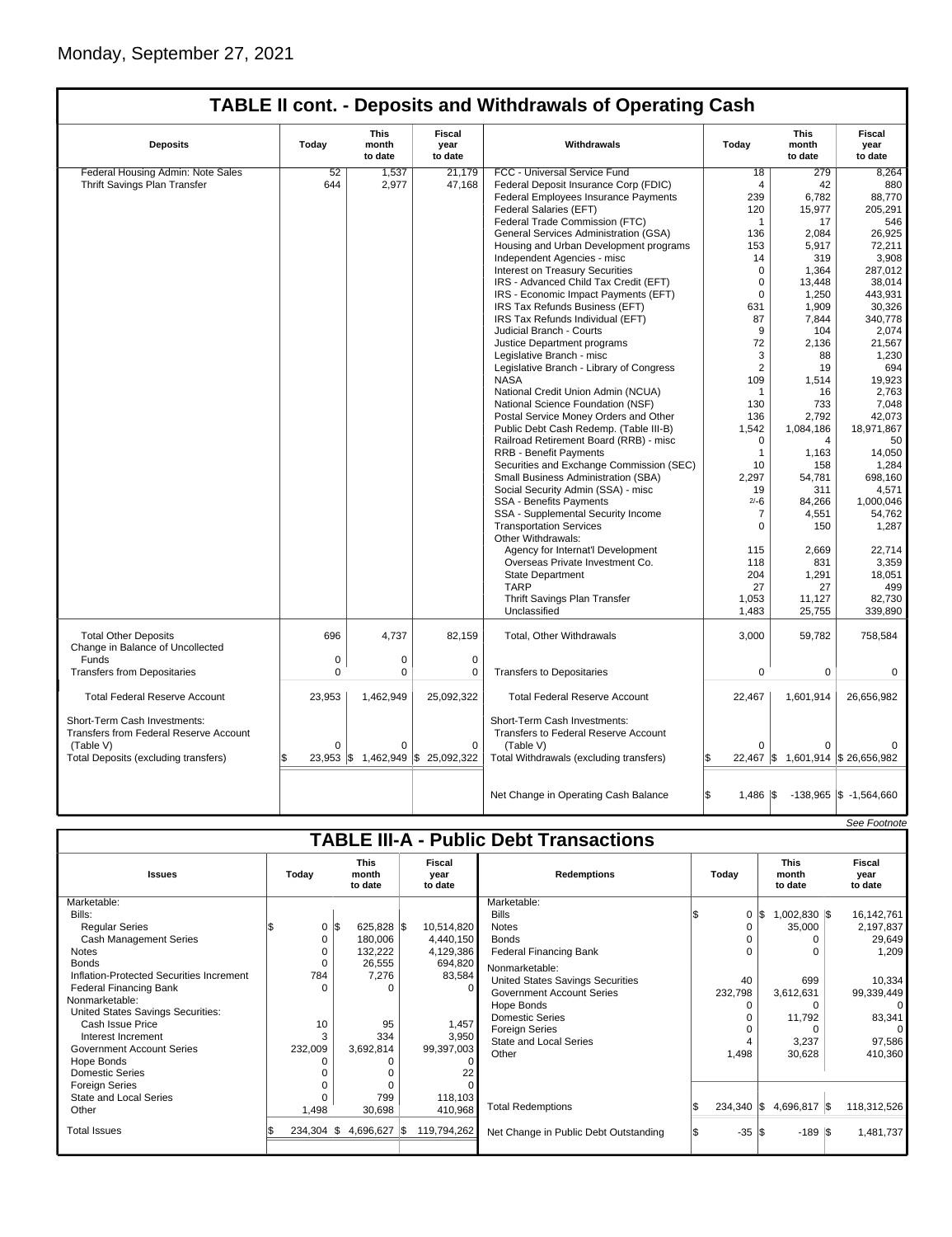| <b>TABLE III-B - Adjustment of Public Debt</b><br><b>Transactions to Cash Basis</b>                                                                                                                                                                                                                                                                        |          |                                                               |            |                                                          |                                                                                        |  |  |  |  |  |  |                                 |                                  |
|------------------------------------------------------------------------------------------------------------------------------------------------------------------------------------------------------------------------------------------------------------------------------------------------------------------------------------------------------------|----------|---------------------------------------------------------------|------------|----------------------------------------------------------|----------------------------------------------------------------------------------------|--|--|--|--|--|--|---------------------------------|----------------------------------|
| <b>Transactions</b>                                                                                                                                                                                                                                                                                                                                        | Today    |                                                               |            |                                                          |                                                                                        |  |  |  |  |  |  | <b>This</b><br>month<br>to date | <b>Fiscal</b><br>year<br>to date |
| Public Debt Cash Issues:<br>Public Debt Issues (Table III-A)<br>Premium on New Issues<br>Discount on New Issues:<br>Bills $(-)$<br>Bonds and Notes (-)<br>Federal Financing Bank (-)<br>Government Account Transactions (-)<br>Hope Bonds (-)<br>Interest Increment on United States<br>Savings Securities (-)<br>Inflation-Protected Securities Increment | l\$      | $234.304$ \\$<br>O<br>0<br>0<br>U<br>232,009<br>n<br>3<br>784 |            | 544<br>131<br>480<br>0<br>3,692,814<br>n<br>334<br>7,276 | 4,696,627   \$19,794,262<br>22,768<br>2,831<br>30,370<br>99,397,003<br>3.950<br>82,020 |  |  |  |  |  |  |                                 |                                  |
| <b>Total Public Debt Cash Issues</b><br>Deposited in Federal Reserve Account<br><b>Public Debt Cash Redemptions:</b><br>Public Debt Redemptions (Table III-A)<br>Premium on Debt Buyback Operation<br>Discount on Debt Buyback Operation (-)                                                                                                               | \$<br>\$ | 1,508<br>234,340<br>0<br>U                                    | l\$<br>l\$ | 996,137<br>0<br>o                                        | \$20,300,857<br>4,696,817   \$18,312,526                                               |  |  |  |  |  |  |                                 |                                  |
| Federal Financing Bank (-)<br>Government Account Transactions (-)<br>Hope Bonds (-)<br><b>Total Public Debt Cash Redemptions</b><br>Withdrawn from Federal Reserve Acct.                                                                                                                                                                                   | \$       | 0<br>232,798<br>O<br>1.542 $\sqrt{3}$                         |            | O<br>3,612,631<br>O                                      | 1.209<br>99,339,449<br>1,084,186   \$18,971,867                                        |  |  |  |  |  |  |                                 |                                  |

| <b>TABLE III-C - Debt Subject to Limit</b>                                        |                             |                                                                                                     |                           |                           |  |  |  |  |  |  |
|-----------------------------------------------------------------------------------|-----------------------------|-----------------------------------------------------------------------------------------------------|---------------------------|---------------------------|--|--|--|--|--|--|
|                                                                                   | Closing                     | Opening balance                                                                                     |                           |                           |  |  |  |  |  |  |
| <b>Balance Transactions</b>                                                       | balance<br>todav            | Today                                                                                               | <b>This</b><br>month      | Fiscal<br>year            |  |  |  |  |  |  |
| Debt Held by the Public<br>Intragovernmental Holdings<br><b>Total Public Debt</b> | \$22,256,338<br>6.170.790   | \$22,258,560<br>6,168,603                                                                           | \$22,254,544<br>6,172,774 | \$21,018,952<br>5,926,439 |  |  |  |  |  |  |
| Outstanding<br>Less: Debt Not<br>Subject to Limit:                                | 28,427,128                  | 28,427,163                                                                                          | 28,427,317                | 26,945,391                |  |  |  |  |  |  |
| Other Debt                                                                        | 478                         | 478                                                                                                 | 478                       | 478                       |  |  |  |  |  |  |
| <b>Unamortized Discount</b>                                                       | 19,159                      | 19,195                                                                                              | 19.348                    | 17,271                    |  |  |  |  |  |  |
| <b>Federal Financing Bank</b>                                                     | 6,053                       | 6,053                                                                                               | 6,053                     | 7,262                     |  |  |  |  |  |  |
| Hope Bonds<br>Plus: Other Debt Subject to Limit<br>Guaranteed Debt of             | n                           | n                                                                                                   | n                         | n                         |  |  |  |  |  |  |
| Government Agencies                                                               | $\Omega$                    | $\Omega$                                                                                            | 0                         | $\Omega$                  |  |  |  |  |  |  |
| <b>Total Public Debt</b><br>Subject to Limit                                      |                             | $\frac{1}{2}$ 28,401,438 $\frac{1}{2}$ 28,401,438 $\frac{1}{2}$ 28,401,438 $\frac{1}{2}$ 26,920,380 |                           |                           |  |  |  |  |  |  |
| <b>Statutory Debt Limit</b>                                                       | $$28,401,463$ $$28,401,463$ |                                                                                                     | \$28,401,463              | SUSP-1                    |  |  |  |  |  |  |
|                                                                                   |                             |                                                                                                     |                           |                           |  |  |  |  |  |  |

### See Footnote

| <b>TABLE IV - Federal Tax Deposits</b>                                                                                                                                                                                                        |     |                                             |     |                                                         |     |                                                                      |  |  |  |
|-----------------------------------------------------------------------------------------------------------------------------------------------------------------------------------------------------------------------------------------------|-----|---------------------------------------------|-----|---------------------------------------------------------|-----|----------------------------------------------------------------------|--|--|--|
| Classification                                                                                                                                                                                                                                |     | Today                                       |     | <b>This</b><br>month<br>to date                         |     | <b>Fiscal</b><br>year<br>to date                                     |  |  |  |
| Withheld Income and Employment Taxes<br>Individual Income Taxes<br><b>Railroad Retirement Taxes</b><br><b>Excise Taxes</b><br><b>Corporation Income Taxes</b><br><b>Federal Unemployment Taxes</b><br>Estate and Gift Taxes & Misc IRS Rcpts. | l\$ | 18,083<br>534<br>63<br>360<br>108<br>2<br>6 | l\$ | 215,505<br>45,158<br>414<br>4.677<br>86,181<br>32<br>96 | l\$ | 2,713,361<br>379,065<br>5,277<br>71,588<br>396,023<br>6,386<br>4,633 |  |  |  |
| Total                                                                                                                                                                                                                                         | \$  | 19,156                                      | 1\$ | 352,062                                                 | 1\$ | 3,576,333                                                            |  |  |  |
| Cash Federal Tax Deposits:<br>Direct<br><b>Through Depositaries</b>                                                                                                                                                                           | \$  | $122$ $\overline{\text{s}}$<br>18,279       |     | $1,823$ \$<br>340,559                                   |     | 30,284<br>3,432,292                                                  |  |  |  |
| <b>Total Cash FTD's</b>                                                                                                                                                                                                                       | Ŝ.  | 18,401                                      | l\$ | 342,382                                                 | 1\$ | 3,462,576                                                            |  |  |  |
| <b>Inter-agency Transfers</b><br>Total                                                                                                                                                                                                        | \$  | 755<br>19,156                               | 1\$ | 9,681<br>352,062                                        | 1\$ | 113,757<br>3,576,333                                                 |  |  |  |
|                                                                                                                                                                                                                                               |     |                                             |     |                                                         |     |                                                                      |  |  |  |
|                                                                                                                                                                                                                                               |     |                                             |     |                                                         |     |                                                                      |  |  |  |

| <b>TABLE V - Short-Term Cash Investments</b> |                           |     |                 |          |       |  |  |  |  |  |
|----------------------------------------------|---------------------------|-----|-----------------|----------|-------|--|--|--|--|--|
|                                              | <b>Type of Depositary</b> |     |                 |          |       |  |  |  |  |  |
| <b>Balance Transactions</b>                  | А                         | в   |                 | С        | Total |  |  |  |  |  |
|                                              |                           |     |                 |          |       |  |  |  |  |  |
| Opening Balance Today<br>Deposits:           | 0                         | 1\$ | 0<br>I\$        | 0        | IS.   |  |  |  |  |  |
| <b>Transfers to Depositaries</b>             | O                         |     | $\Omega$        | $\Omega$ |       |  |  |  |  |  |
| <b>Special Direct Investment</b>             | O                         |     | $\Omega$        | 0        |       |  |  |  |  |  |
| Term Investment                              | O                         |     | 0               | 0        |       |  |  |  |  |  |
| Repo Investment                              | O                         |     | $\Omega$        | O        |       |  |  |  |  |  |
| Withdrawals:                                 |                           |     |                 |          |       |  |  |  |  |  |
| <b>Treasury Initiated</b>                    | O                         |     | 0               | 0        |       |  |  |  |  |  |
| Depositary Initiated                         | n                         |     | U               | U        |       |  |  |  |  |  |
| Special Direct Investment                    | O                         |     | 0               | 0        |       |  |  |  |  |  |
| <b>Term Investment</b>                       | 0                         |     | $\Omega$        | 0        |       |  |  |  |  |  |
| Repo Investment                              | O                         |     | $\Omega$        | O        |       |  |  |  |  |  |
|                                              |                           |     |                 |          |       |  |  |  |  |  |
| Closing Balance Today                        | 0                         | l\$ | I\$<br>$\Omega$ | $\Omega$ | I\$   |  |  |  |  |  |

| <b>TABLE VI - Income Tax Refunds Issued</b> |     |       |     |                                 |     |                           |  |  |  |
|---------------------------------------------|-----|-------|-----|---------------------------------|-----|---------------------------|--|--|--|
| Classification                              |     | Today |     | <b>This</b><br>month<br>to date |     | Fiscal<br>year<br>to date |  |  |  |
| IRS - Advanced Child Tax Credit (Checks)    | l\$ | 7     | 1\$ | 1.961                           | I\$ | 8,120                     |  |  |  |
| IRS - Advanced Child Tax Credit (EFT)       |     | 0     |     | 13.448                          |     | 38.014                    |  |  |  |
| IRS - Economic Impact Payments (Checks)     |     | 2     |     | 972                             |     | 87.035                    |  |  |  |
| IRS - Economic Impact Payments (EFT)        |     | 0     |     | 1,250                           |     | 443.931                   |  |  |  |
| IRS Tax Refunds Business (Checks)           |     | 85    |     | 4.446                           |     | 67.743                    |  |  |  |
| IRS Tax Refunds Business (EFT)              |     | 631   |     | 1,909                           |     | 30.326                    |  |  |  |
| IRS Tax Refunds Individual (Checks)         |     | 49    |     | 3,569                           |     | 65,499                    |  |  |  |
| IRS Tax Refunds Individual (EFT)            |     | 87    |     | 7.844                           |     | 340.778                   |  |  |  |
|                                             |     |       |     |                                 |     |                           |  |  |  |

## **Daily Treasury Statement Footnotes:**

### **General Footnotes and Statements:**

This statement summarizes the United States Treasury's cash and debt operations for the Federal Government. Treasury's operating cash is maintained in an account at the Federal Reserve Bank of New York and in short-term cash investments. Treasury minimized and then suspended its short-term cash investment program beginning in November 2008, but anticipates investing again when market conditions warrant. Major information sources include: Federal Reserve Banks, Treasury Regional Financial Centers, Internal Revenue Service Centers, various electronic systems, and information on the Public Debt. Information is presented on a modified cash basis. Deposits are reflected as received and withdrawals are reflected as processed.SOURCE: Bureau of the Fiscal Service, Department of the Treasury. Note: The Daily Treasury Statement (DTS) is available by 4:00 p.m. the following business day on the Fiscal Service website https://fiscal.treasury.gov/reports-statements/dts/. For more information, call the Cash Reporting Branch at 202-874-9789.

#### **TABLE II – Deposits and Withdrawals of Operating Cash**

1/Reported as a negative amount due to a return/reversal of \$9 million.